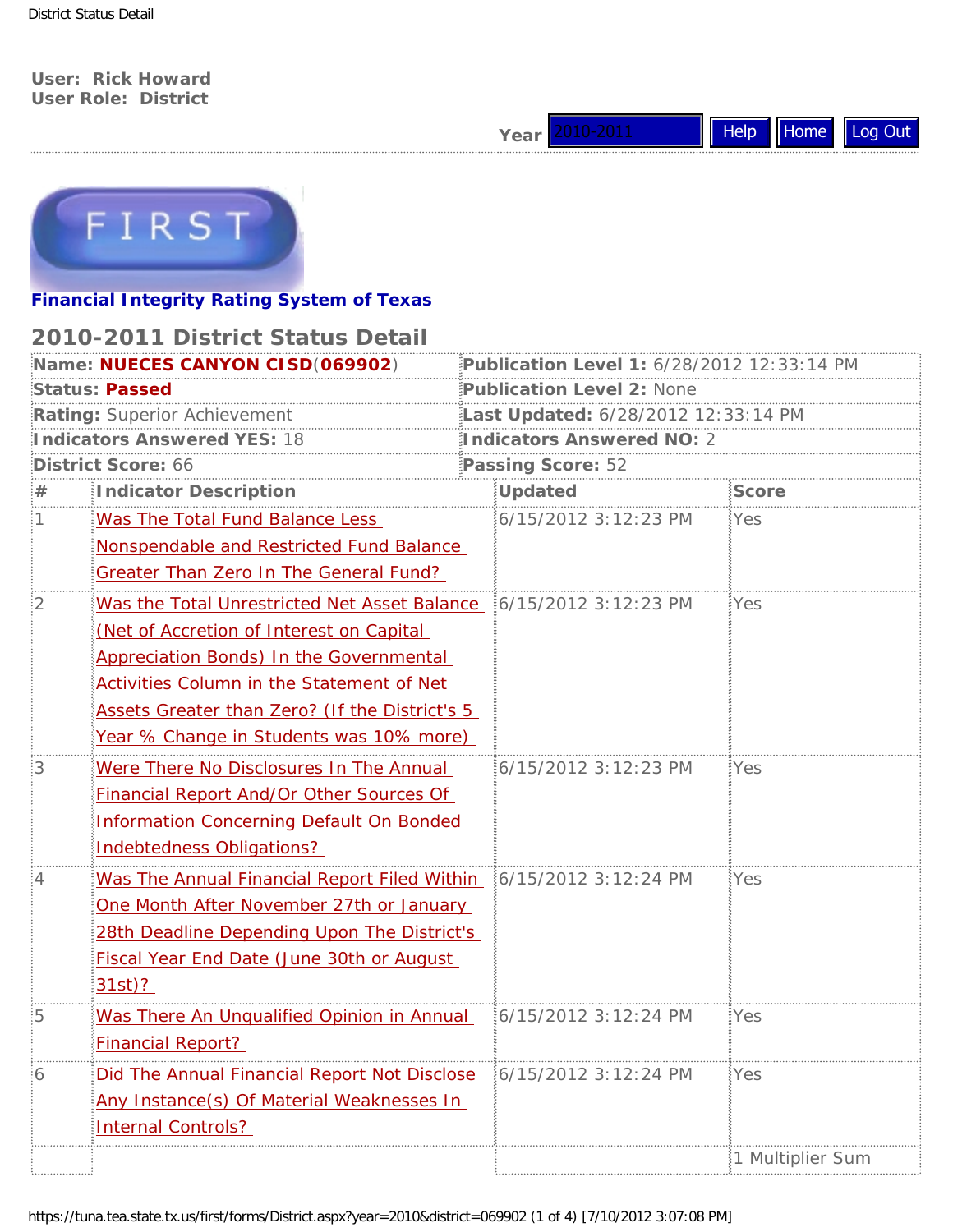District Status Detail

| $\frac{1}{2}$   | Was The Three-Year Average Percent Of Total 6/15/2012 3:12:25 PM     |                      |                                     |
|-----------------|----------------------------------------------------------------------|----------------------|-------------------------------------|
|                 | <b>Tax Collections (Including Delinquent)</b>                        |                      |                                     |
|                 | Greater Than 98%?                                                    |                      |                                     |
| :8              | Did The Comparison Of PEIMS Data To Like                             | 6/15/2012 3:12:25 PM | 5                                   |
|                 | <b>Information In Annual Financial Report Result</b>                 |                      | ∛4<br>5<br>5<br>፤5<br>:5<br>85<br>5 |
|                 | In An Aggregate Variance Of Less Than 3                              |                      |                                     |
|                 | Percent Of Expenditures Per Fund Type (Data                          |                      |                                     |
|                 | <b>Quality Measure)?</b>                                             |                      |                                     |
| 9               | Were Debt Related Expenditures (Net Of IFA 6/15/2012 3:12:25 PM      |                      |                                     |
|                 | And/Or EDA Allotment) < \$350.00 Per                                 |                      |                                     |
|                 | Student? (If The District's Five-Year Percent                        |                      |                                     |
|                 | Change In Students = $Or > 7\%$ , Or If                              |                      |                                     |
|                 | Property Taxes Collected Per Penny Of Tax                            |                      |                                     |
|                 | $Effort > $200,000$ Per Student)                                     |                      |                                     |
| :10             | Was There No Disclosure In The Annual Audit :: 6/15/2012 3:12:26 PM  |                      |                                     |
|                 | Report Of Material Noncompliance?                                    |                      |                                     |
| :11             | Did The District Have Full Accreditation Status 6/15/2012 3:12:26 PM |                      |                                     |
|                 | In Relation To Financial Management                                  |                      |                                     |
|                 | Practices? (e.g. No Conservator Or Monitor                           |                      |                                     |
|                 | Assigned)                                                            |                      |                                     |
| :12             | Was The Aggregate Of Budgeted                                        | 6/15/2012 3:12:26 PM |                                     |
|                 | <b>Expenditures And Other Uses Less Than The</b>                     |                      |                                     |
|                 | Aggregate Of Total Revenues, Other                                   |                      |                                     |
|                 | Resources and Fund Balance In General                                |                      |                                     |
|                 | Fund?                                                                |                      |                                     |
| $\frac{1}{2}13$ | If The District's Aggregate Fund Balance In                          | 6/15/2012 3:12:26 PM |                                     |
|                 | The General Fund And Capital Projects Fund                           |                      |                                     |
|                 | Was Less Than Zero, Were Construction                                |                      |                                     |
|                 | Projects Adequately Financed? (To Avoid                              |                      |                                     |
|                 | <b>Creating Or Adding To The Fund Balance</b>                        |                      |                                     |
|                 | Deficit Situation)                                                   |                      |                                     |
| :14             | Was The Ratio Of Cash And Investments To                             | 6/15/2012 3:12:27 PM |                                     |
|                 | Deferred Revenues (Excluding Amount Equal                            |                      |                                     |
|                 | To Net Delinquent Taxes Receivable) In The                           |                      |                                     |
|                 | General Fund Greater Than Or Equal To 1:1?                           |                      |                                     |
|                 | (If Deferred Revenues Are Less Than Net                              |                      |                                     |
|                 | Delinquent Taxes Receivable)                                         |                      |                                     |
| :15             | Was The Administrative Cost Ratio Less Than : 16/15/2012 3:12:27 PM  |                      | 5                                   |
|                 | The Threshold Ratio?                                                 |                      |                                     |
|                 |                                                                      |                      |                                     |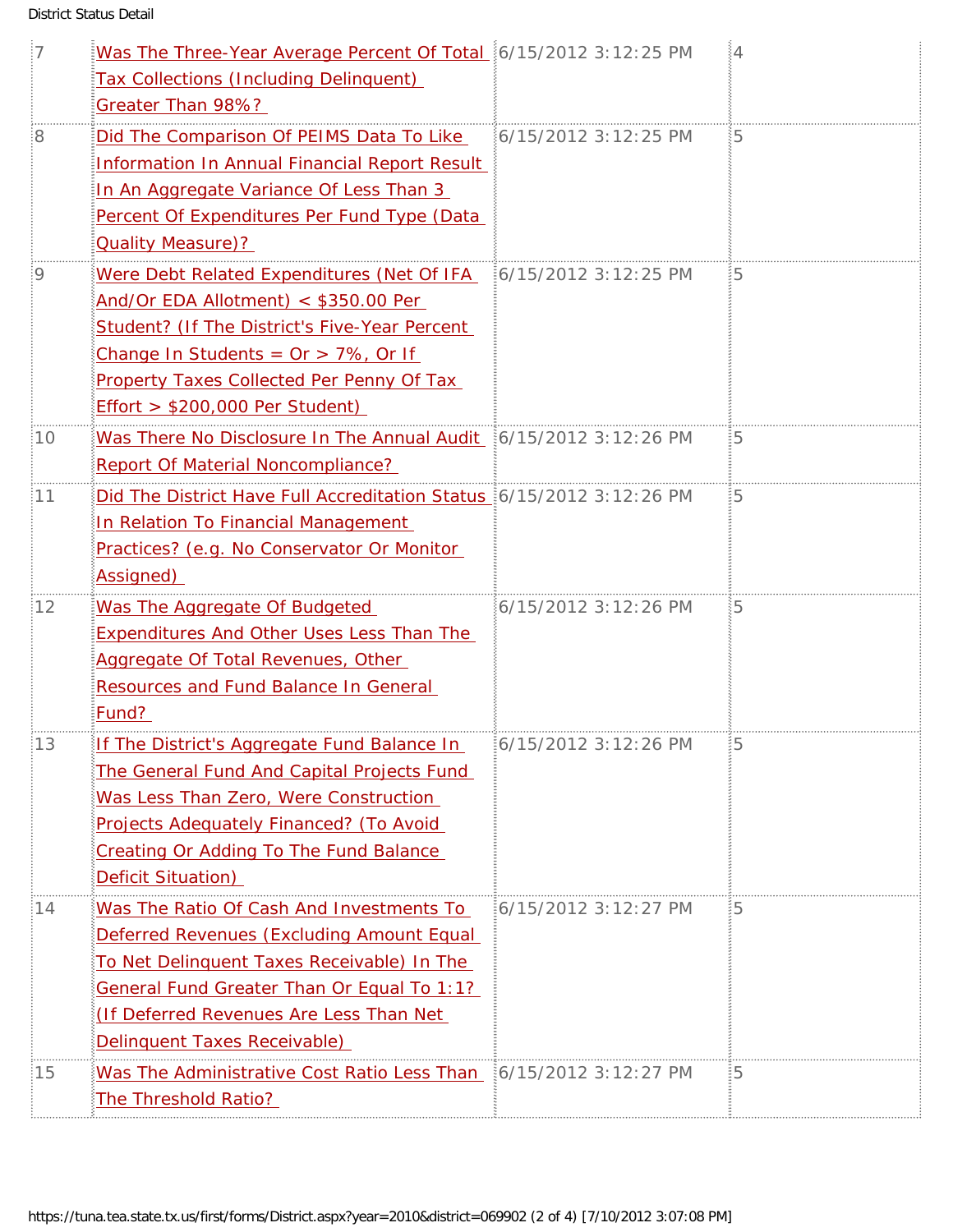District Status Detail

| $\frac{1}{2}$ 16 | Was The Ratio Of Students To Teachers<br>Within the Ranges Shown Below According To<br><b>District Size?</b>                                                                                                      | 6/15/2012 3:12:27 PM  | 肟                             |
|------------------|-------------------------------------------------------------------------------------------------------------------------------------------------------------------------------------------------------------------|-----------------------|-------------------------------|
| :17              | Was The Ratio Of Students To Total Staff<br>Within the Ranges Shown Below According To<br>District Size?                                                                                                          | 6/15/2012 3:12:28 PM  | 2                             |
| :18              | Was The Decrease In Undesignated<br>Unreserved Fund Balance < 20% Over Two<br><b>Fiscal Years?</b> (If Total Revenues > Operating<br><b>Expenditures In The General Fund, Then</b><br>District Receives 5 Points) | :6/15/2012 3:12:28 PM |                               |
| :19              | Was The Aggregate Total Of Cash And<br>Investments In The General Fund More Than<br>\$0?                                                                                                                          | 6/15/2012 3:12:28 PM  | ៖5                            |
| :20              | Were Investment Earnings In All Funds<br><b>(Excluding Debt Service Fund and Capital</b><br>Projects Fund) Meet or Exceed the 3-Month<br><b>Treasury Bill Rate?</b>                                               | 6/15/2012 3:12:29 PM  | 5                             |
|                  |                                                                                                                                                                                                                   |                       | 66 Weighted Sum               |
|                  |                                                                                                                                                                                                                   |                       | 1 Multiplier Sum<br>:66 Score |

# **Determination Of Rating**

| ÷А. | Did The District Answer 'No' To Indicators 1, 2, 3 Or 4? OR Did The District Answer 'No' To   |            |  |  |  |
|-----|-----------------------------------------------------------------------------------------------|------------|--|--|--|
|     | Both 5 and 6? If So, The District's Rating Is Substandard Achievement.                        |            |  |  |  |
|     | ¡Determine Rating By Applicable Range For summation of the indicator scores (Indicators 7-20) |            |  |  |  |
|     | Superior Achievement                                                                          | 64-70      |  |  |  |
|     | Above Standard Achievement                                                                    | 58-63      |  |  |  |
|     | <b>Standard Achievement</b>                                                                   | $.52 - 57$ |  |  |  |
|     | <b>Substandard Achievement</b>                                                                |            |  |  |  |

# **Indicator 17 & 18 Ratios**

| Indicator 17              | Ranges for Ratios |  | Indicator 18              | Ranges for Ratios |  |
|---------------------------|-------------------|--|---------------------------|-------------------|--|
| District Size - Number of |                   |  | District Size - Number of |                   |  |
| Students Between          |                   |  | Students Between          |                   |  |
| - 500                     |                   |  |                           |                   |  |
| :500-999                  |                   |  | NN-999                    |                   |  |
|                           |                   |  |                           |                   |  |
| :5000-9999                |                   |  | ነበበ-9999                  |                   |  |
|                           |                   |  |                           |                   |  |

### **Options**

| Update Unpassed | Jodate All | Lower Publication Level                                                                                          |  |
|-----------------|------------|------------------------------------------------------------------------------------------------------------------|--|
|                 |            |                                                                                                                  |  |
|                 |            | https://tuna.tea.state.tx.us/first/forms/District.aspx?year=2010&district=069902 (3 of 4) [7/10/2012 3:07:08 PM] |  |